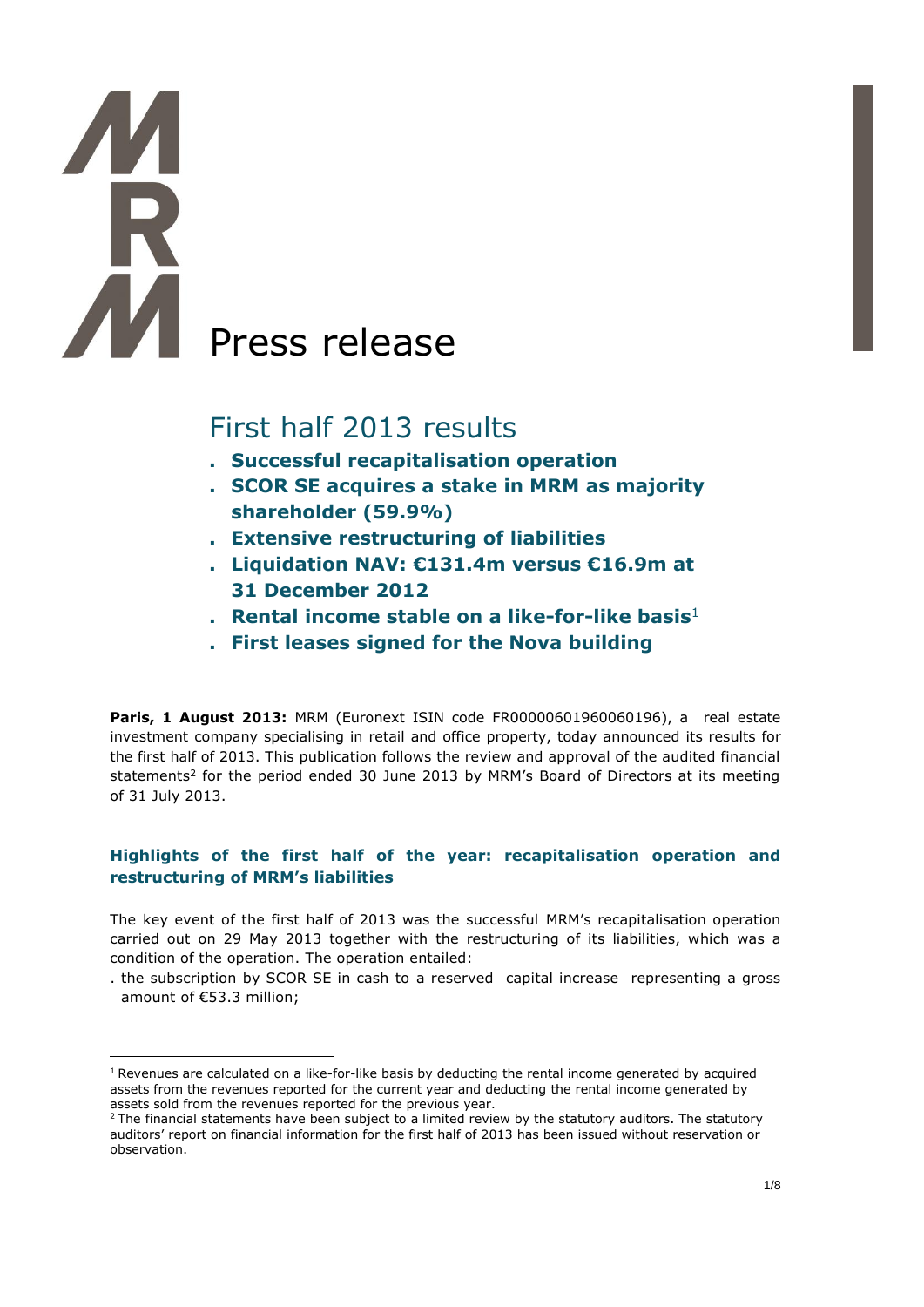- . the conversion into new MRM shares of all of the bonds issued by DB Dynamique Financière, representing a nominal amount of €54 million expiring at end-December 2013;
- . the restructuring of bank loans, which resulted in a reduction of €33.3 million in the total amount of the bank debt as at 30 June 2013 and the rescheduling of the maturity of these loans.

MRM's shareholding structure<sup>3</sup> has therefore been transformed with the new position of SCOR SE as controlling shareholder. MRM's financial situation has undergone a major overhaul, as illustrated by the financial statements to 30 June 2013 published today.

### **Improvement in MRM's balance sheet**

As a result of the recapitalisation operation, the Group's equity stood at €131.4 million at 30 June 2013 compared with €16.9 million at 31 December 2012.

At 30 June 2013, following the conversion on 29 May 2013 of all bonds issued - representing a nominal amount of €54 million - and the payment of capitalised interest of €8.1 million on 12 June 2013, MRM's bond debt, which stood at €62.1 million as at 31 December 2012, has been fully wiped out.

MRM's bank debt has been reduced to €156.4 million from €191.5 million at 31 December 2012. This 18.4% reduction and the extension of its maturity, most of which have been pushed back to 2017, is mainly as a result of agreements negotiated with MRM's partner banks prior to the recapitalisation operation:

- . the maturity of the loans granted by SaarLB and ING Bank N.V. has been extended until December 2017;
- . following the early repayment of €21.3 million on 20 June 2013, HSH Nordbank has agreed to reduce its debt by €10.0 million;
- . MRM also made various loan repayments for a total amount of  $\epsilon$ 2.7 million during the first half of the year.

| <b>Simplified IFRS balance sheet</b><br>in $\epsilon$ million | 30.06.2013 | 31.12.2012 |
|---------------------------------------------------------------|------------|------------|
| Investment properties                                         | 252.8      | 253.8      |
| Assets held for sale                                          | 15.2       | 15.2       |
| Current receivables/assets                                    | 12.0       | 9.7        |
| Cash and cash equivalents                                     | 22.9       | 4.0        |
| <b>Total assets</b>                                           | 302.9      | 282.7      |
| Equity                                                        | 131.4      | 16.9       |
| Bond issue <sup>4</sup>                                       | 0.0        | 62.1       |
| Bank debt                                                     | 156.4      | 191.5      |
| Other borrowings and current liabilities                      | 15.1       | 12.2       |
| <b>Total equity and liabilities</b>                           | 302.9      | 282.7      |

<sup>&</sup>lt;sup>3</sup> On 29 May 2013, SCOR held 59.9% of share capital, former bondholders 32.1% and existing shareholders 8%. Furthermore, the exercise of all of the bonus stock warrants awarded on 29 May 2013 to existing MRM shareholders resulted in these shareholders holding 11.6% of share capital. The proportion owned by SCOR SE and former bondholders was reduced to 57.6% and 30.8% respectively. 4 Including capitalised interest



 $\overline{a}$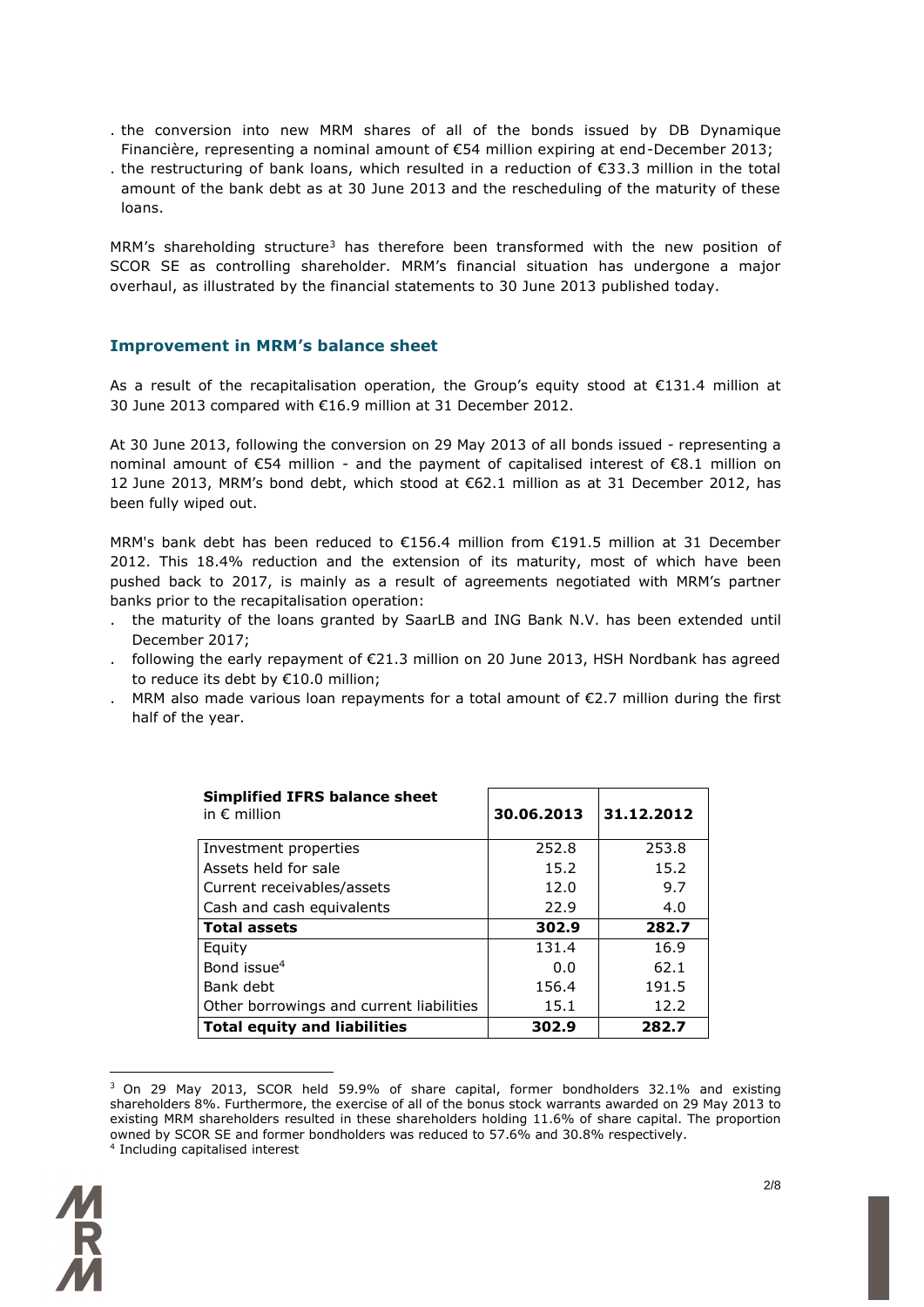Consolidated bank debt accounted for 58.4% of the value of the portfolio excluding transfer taxes at 30 June 2013 compared with 71.2% at 31 December 2012. The average margin on this debt is 164.5 basis points (excluding the impact of set-up costs). 100% of variable-rate debt is hedged by financial instruments such as caps.

The capital increase carried out on 29 May 2013 provided liquidity of €53.3 million, which allowed in particular for the early repayment to HSH Nordbank of a portion of the credit facility (€21.3 million) and the payment of capitalised interest owed to former bondholders (€8.1 million). At 30 June 2013, cash and cash equivalents on the balance sheet amounted to €22.9 million.

MRM's total net debt<sup>5</sup> was reduced significantly from  $\epsilon$ 253.0 million at 31 December 2012 to €137.3 million at 30 June 2013. Relative to the value of the portfolio excluding transfer taxes, total net debt decreased from 94.1% at 31 December 2012 to 51.2% at 30 June 2013.

### **Portfolio value broadly stable**

The value of MRM's portfolio<sup>6</sup> was €268.0 million at 30 June 2013, broadly stable relative to 31 December 2012 (-0.4%). MRM did not carry out any asset sales during the first half of the year and investment in upgrading works was limited ( $\epsilon$ 1.0 million allocated mainly to office assets). Taking into account investments carried out, the slight reduction in the fair value of the portfolio (-€2.0 million) during the first half of 2013 was essentially due to the 0.7% fall in the valuation of office properties, while the value of the retail portfolio remained stable.

| Value <sup>5</sup> of MRM's portfolio | 30.06.2013 | 31.12.2012 |       |
|---------------------------------------|------------|------------|-------|
|                                       | €m         | % of total | €m    |
| Retail                                | 154.0      | 57.5%      | 154.2 |
| Stabilised offices                    | 58.8       | 21.9%      | 59.4  |
| Offices in the process of being let   | 55.2       | 20.6%      | 55.4  |
| <b>Total MRM</b>                      | 268.0      | 100.0%     | 269.0 |

At 30 June 2013, the average occupancy rate for the portfolio was 72% including 90% for retail properties and 89% for stabilised offices.

A total of eight leases<sup>7</sup> were signed during the first half of 2013, representing annual rental income of €0.8 million. In particular, MRM signed a first lease for 1,300 sqm within the Nova building. Redevelopment of this HQE-certified office building on the outskirts of La Défense was completed in 2012. Since the end of the first half of the year, a second lease also for 1,300 sqm at Nova has been signed. These two leases will take effect in the fourth quarter of this year. The building - with a total GLA of 10,700 sqm – will then be 25% occupied.

MRM also recently signed five leases concerning mainly its Paris office properties.

<sup>7</sup> New leases or renewals



 $\overline{a}$ 

<sup>5</sup> Total net debt (including bond debt at end-December 2012) relative to the value of the portfolio excluding transfer taxes

<sup>&</sup>lt;sup>6</sup> Definitive value excluding transfer taxes, based on appraisals at 30 June 2013 performed by Catella (offices) and Savills (retail properties) and including held-for-sale assets recognised in accordance with IFRS 5.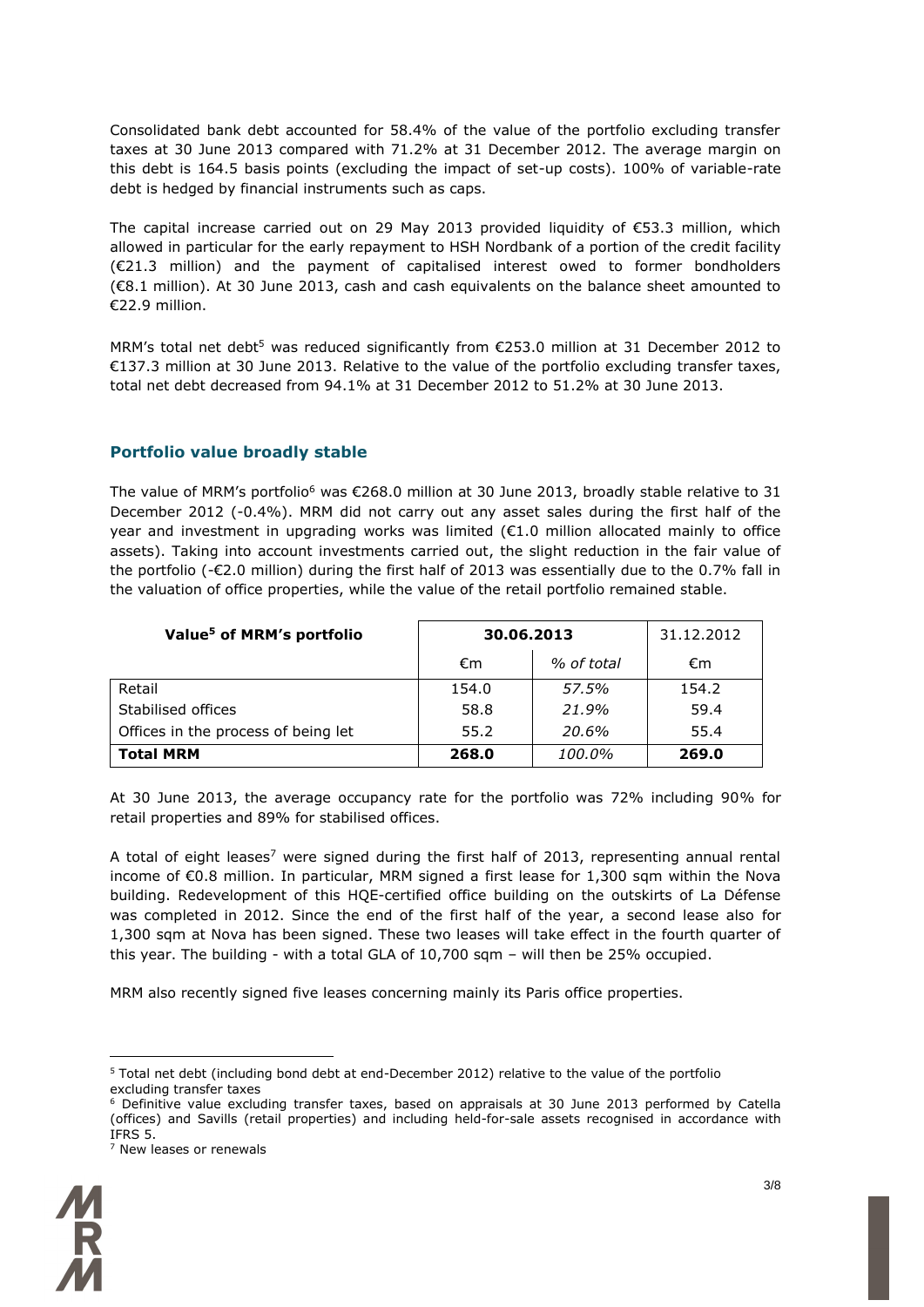### **Very sharp increase in NAV at 30 June 2013**

Taking account of the recapitalisation operation and the restructuring of MRM's balance sheet, liquidation NAV increased significantly to €131.4 million at 30 June 2013, compared with €16.9 million six months earlier. Replacement NAV rose from €32.1 million at 31 December 2012 to €146.6 million.

| Net asset value        |             | 30.06.2013 |             | 31.12.2012 |
|------------------------|-------------|------------|-------------|------------|
|                        | total<br>€m | per share  | total<br>€m | per share  |
| <b>Liquidation NAV</b> | 131.4       | €3.0       | 16.9        | €4.9       |
| Replacement NAV        | 146.6       | €3.4       | 32.1        | €9.3       |
| Number of shares       | 43,624,969  |            | 3,450,467   |            |

*(adjusted for treasury stock)*

Including the new shares created as a result of the recapitalisation operation, liquidation NAV was reduced to €3.0 per share at 30 June 2013 and replacement NAV to €3.4 per share.

### **First-half 2013 rental income**

MRM generated consolidated revenues of €7.9 million. This represents a fall of 5.1% relative to consolidated revenues for the first half of 2012, mainly as a result of the asset sales carried out since the start of 2012<sup>8</sup>. On a like-for-like basis, consolidated revenues were down just 0.8%.

| <b>Consolidated revenues</b>     | H1 2013 |            | H1 2012 $3$ |          |                                         |
|----------------------------------|---------|------------|-------------|----------|-----------------------------------------|
|                                  | €m      | % of total | €m          | Change   | Change like-<br>for-like <sup>1,2</sup> |
| Retail                           | 5.29    | 67%        | 5.30        | $-0.2\%$ | $+1.8%$                                 |
| <b>Offices</b>                   | 2.66    | 33%        | 3.07        | $-13.5%$ | $-5.4%$                                 |
| <b>Total gross rental income</b> | 7.94    | 100%       | 8.37        | $-5.1\%$ | $-0.8\%$                                |

Rental income from retail properties increased by 1.8% like-for-like relative to the first half of 2012, thanks to new leases coming into effect and the positive effect of indexation, which more than made up for the impact of the freeing up of space. On a reported basis, rental income from retail properties remained broadly stable (-0.2%) relative to the same period last year, despite the asset sales carried out since 1 January 2012.

On a like-for-like basis, office revenues were down 5.4% relative to the first half of 2012 due to the freeing up of space. The impact of this was only partly offset by the positive effect of indexation. On a reported basis, the decline in revenues was more pronounced at -13.5%, due to asset sales carried out since 1 January 2012.

 $\overline{a}$ <sup>8</sup> A list of assets sold is provided in the appendix.

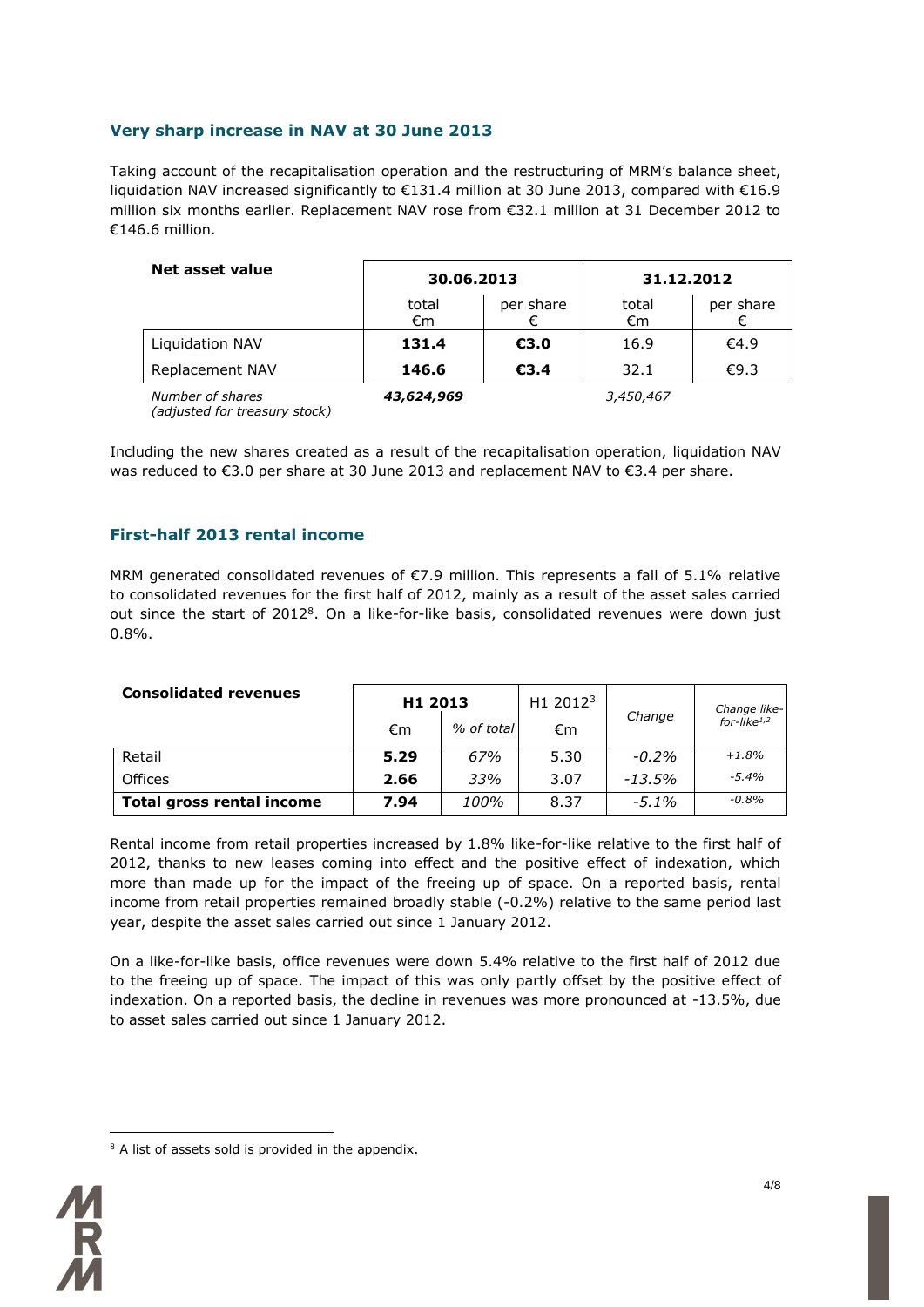### **First-half 2013 results**

| <b>Simplified IFRS income statement</b><br>in $\epsilon$ million | H1 2013 | H1 2012 | Change    |
|------------------------------------------------------------------|---------|---------|-----------|
| <b>Gross rental income</b>                                       | 7.9     | 8.4     | $-5.1\%$  |
| Non-recovered property expenses                                  | (2.1)   | (1.4)   |           |
| <b>Net rental income</b>                                         | 5.9     | 7.0     | -15.6%    |
| Operating expenses                                               | (3.1)   | (2.7)   | $+12.6%$  |
| Provisions net of reversals                                      | (0.3)   | (0.1)   |           |
| <b>Current operating income</b>                                  | 2.5     | 4.1     | -38.5%    |
| Net gains/(losses) on disposal of assets                         | 0.0     | 0.2     |           |
| Change in fair value of properties                               | (2.0)   | (3.0)   |           |
| Other operating income and expense                               | (0.0)   | (0.2)   |           |
| <b>Operating income</b>                                          | 0.5     | 1.1     | $-54.2%$  |
| Net cost of debt                                                 | (2.4)   | (3.8)   | $-35.9\%$ |
| Other financial income and expense                               | 36.7    | (0.9)   |           |
| Net income before tax                                            | 34.8    | (3.5)   |           |
| Income tax                                                       | (0.2)   | (0.1)   |           |
| <b>Consolidated net income</b>                                   | 34.5    | (3.5)   |           |

Net rental income totalled €5.9 million, down 15.6% as a result of the increase in nonrecovered property expenses relating to the hand-over of the Nova building in La Garenne-Colombes. Taking account of the slight increase in operating expenses and provisions net of reversals, current operating income came to €2.5 million compared with €4.1 million in the first half of 2012.

Including the €2.0 million adjustment to the fair value of the portfolio, MRM recorded operating income of €0.5 million for the first half of 2013.

Net cost of debt was €2.4 million in the first half of 2013, down 35.9% relative to the same period last year. This significant reduction was thanks to repayments made following asset sales carried out since 1 January 2012 and the lower level of interest rates compared to the first half of 2012. Taking account of the timetable for the recapitalisation operation (29 May) and the restructuring of the loan from HSH Nordbank (20 June), the reduction in debt resulting from the restructuring of liabilities had a limited impact on financial expenses in the first half of 2013.

As a result of the restructuring of liabilities, the other financial income and expense item includes financial income of €37.0 million in the first half of 2013 corresponding primarily to:

- . the conversion of DB Dynamique Financière bonds into new MRM shares, generating income of €26.2 million;
- . the €10 million reduction in debt granted by HSH Nordbank.

Consolidated net income came to  $\epsilon$ 34.5 million compared with a loss of  $\epsilon$ 3.5 million in the first half of 2012.

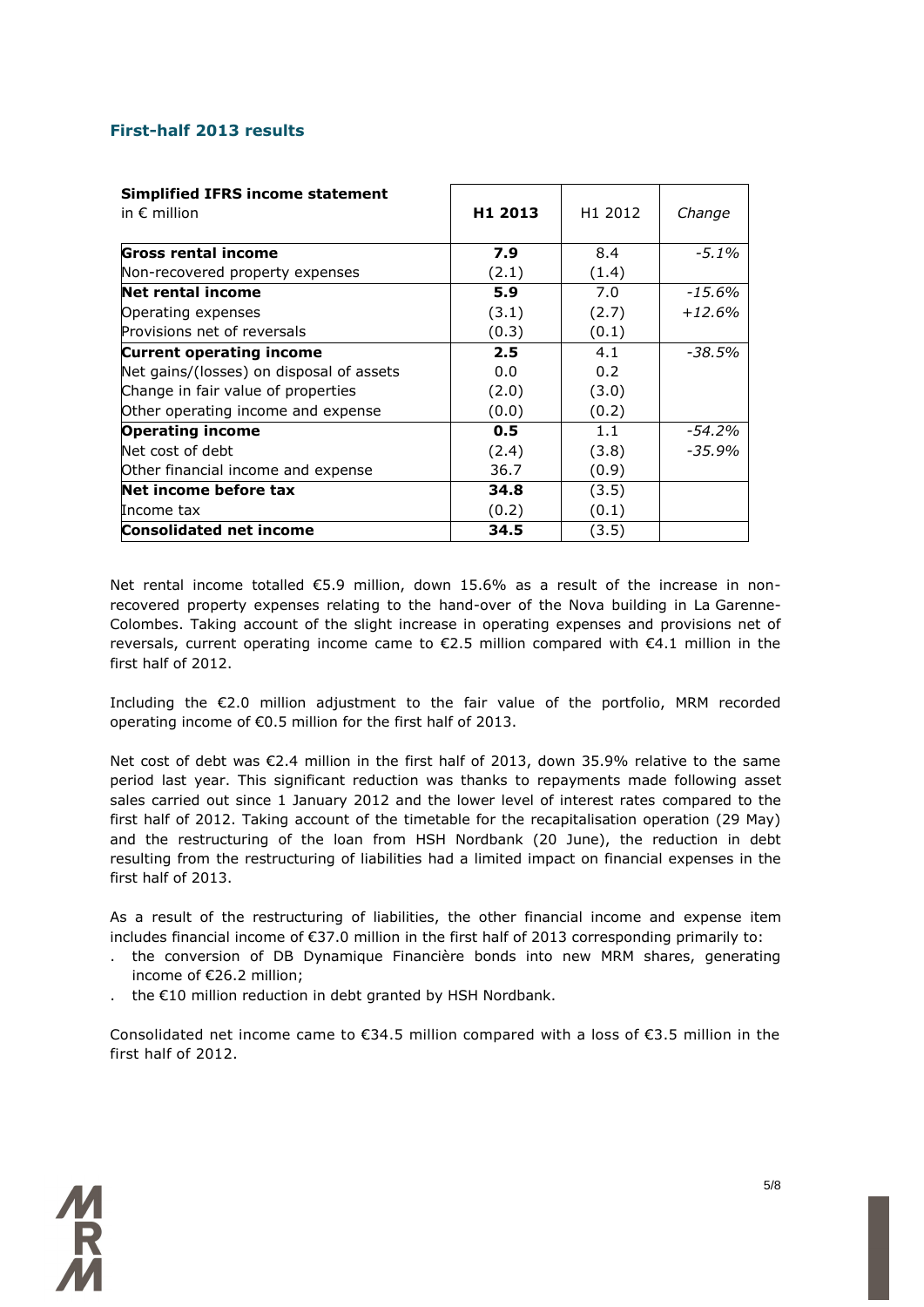### **Net operating cash flow**

Gross operating income came to  $\epsilon$ 2.8 million compared with  $\epsilon$ 4.3 million in the first half of 2012. This fall reflects the reduction in net rental income relating to assets sold in 2012, coupled with a higher cost of vacancy for office buildings in the process of being let.

| Net operating cash flow<br>in $\epsilon$ million | H1 2013 | H1 2012 | Change   |
|--------------------------------------------------|---------|---------|----------|
| <b>Net rental income</b>                         | 5.9     | 7.0     | $-15.6%$ |
| Operating expenses                               | (3.0)   | (2.7)   | $+12.6%$ |
| Other operating income and expense               | (0.0)   | (0.0)   |          |
| <b>Gross operating income</b>                    | 2.8     | 4.3     | -35.3%   |
| Net cost of debt                                 | (2.4)   | (4.0)   | $-40.5%$ |
| Other non-operating income and expense           | (0.0)   | (0.0)   |          |
| Net operating cash flow                          | 0.4     | 0.3     | $+43.7%$ |

Taking account of the significant reduction in net cost of debt, net operating cash flow was slightly positive at €0.4 million.

### **Outlook**

The ongoing letting of office properties remains a priority in the short term. In this respect, welcoming the first tenants within the Nova building is a very positive step.

MRM will also benefit from the reduction in asset management fees following the signing of a new asset management agreement with CBRE Global Investors and lower interest charges as a result of the reduction of its debt.

Following the extensive changes in its shareholding structure and its financial situation during the first half of the year, MRM will now be able to focus on implementing the strategy of refocusing its activities on retail investments which was approved by the Board of Directors on 29 May 2013. This strategy includes the sale of its office assets within a period of around three years, while also moving forward in preparations for certain investments concerning its retail properties.

François de Varenne, Chairman of MRM's Board of Directors, comments: *"The substantial improvement in MRM's balance sheet during the first half of the year reflects the success of the recapitalisation operation and the restructuring of liabilities. With its healthier financial structure, MRM is in a position to focus its efforts on improving profitability and refocusing its activities on retail investments."*

### **Calendar**

Revenues for the third quarter of 2013 are due on 7 November 2013 before market opening.

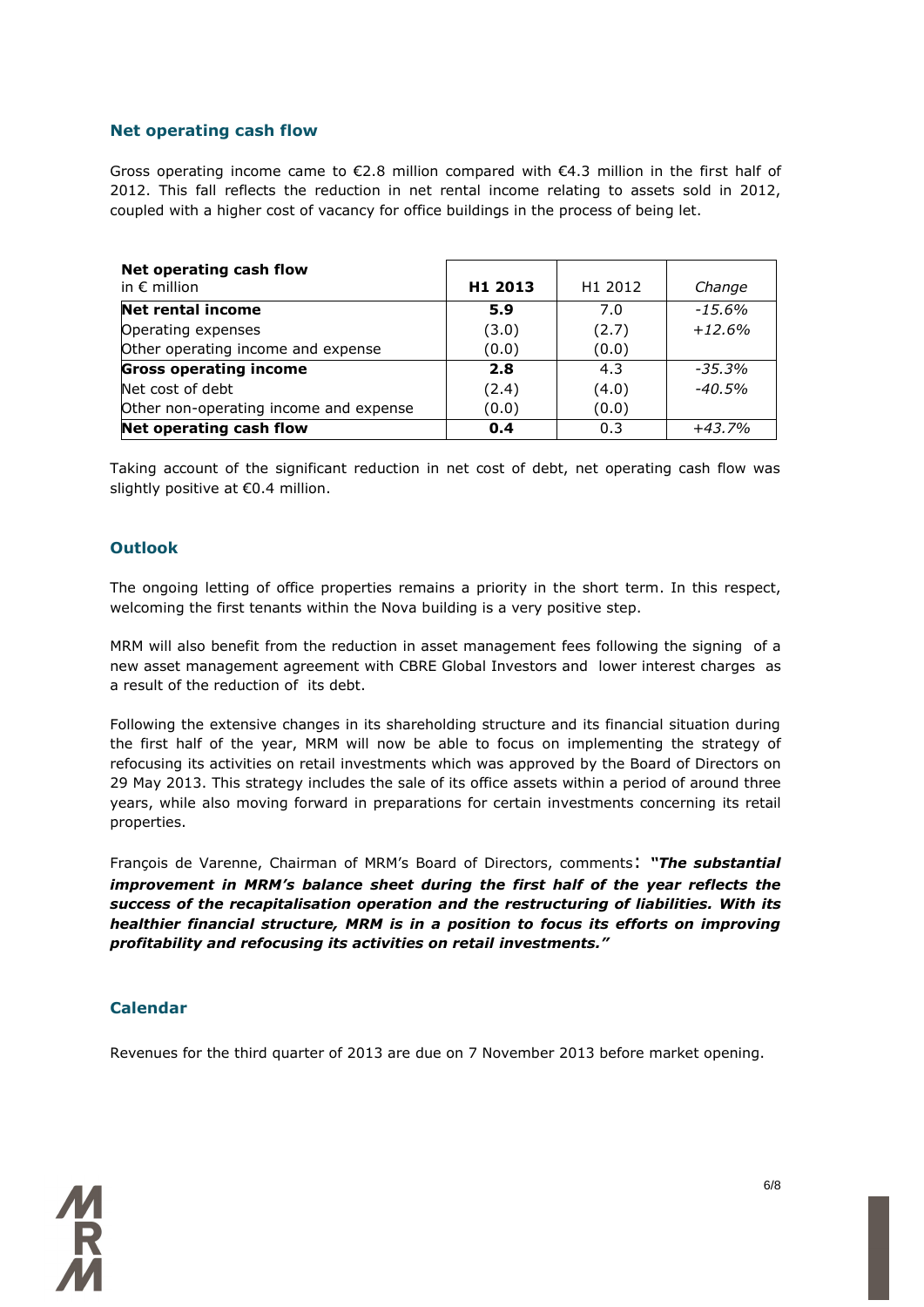### **About MRM**

MRM is a listed real estate company with a portfolio worth €268.0 million (excluding transfer taxes) as at 30 June 2013, comprising retail properties (57.5%) and offices (42.5%). Since 29 May 2013, SCOR SE has been MRM's main shareholder, holding a 59.9% stake. On the same day, MRM and its subsidiaries have concluded with CBRE Global Investors a new real estate asset management agreement. MRM is listed in compartment C of NYSE Euronext Paris (ISIN: FR0000060196 - Bloomberg code: MRM:FP – Reuters code: MRM.PA). It opted for the SIIC status on 1 January 2008.

### **For more information**

### **MRM contacts:**

**MRM DDB Financial** 5, avenue Kléber 65, avenue Kléber 1999, avenue Kléber 1999, suite de Clichy 75795 Paris Cedex 16 75009 Paris France **France France** T +33 (0)1 58 44 71 98 T +33 (0)1 53 32 61 51 relation\_finances@mrminvest.com isabelle.laurent@ddbfinancial.fr

### **Site Internet : www.mrminvest.com**

Isabelle Laurent